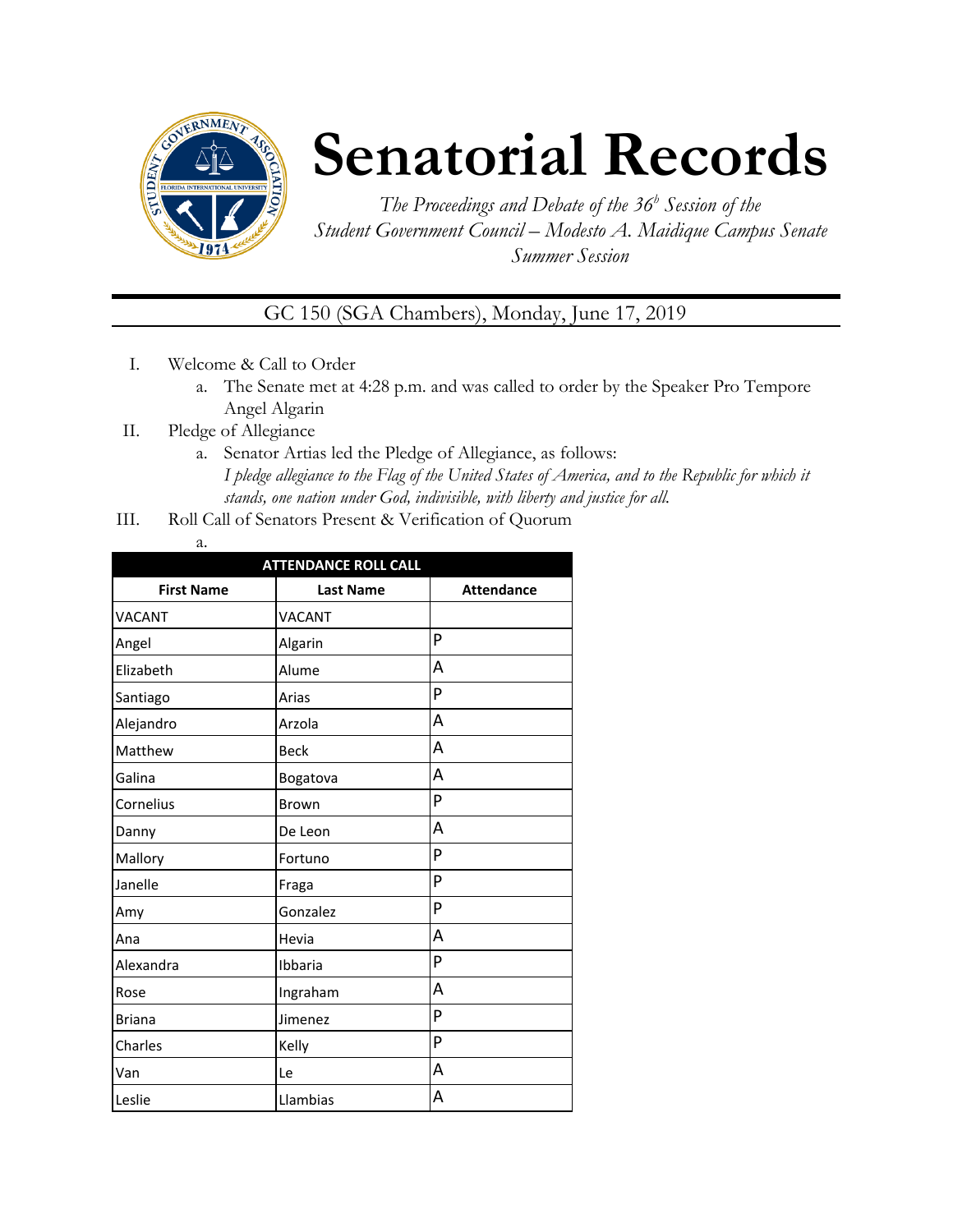| Carolina                | Machin        | A                  |
|-------------------------|---------------|--------------------|
| VACANT                  | <b>VACANT</b> |                    |
| Michaela                | Mills         | P                  |
| Afsaana                 | Mohammad      | A                  |
| Cameron                 | Moody         | P                  |
| Marko                   | Nikitovic     | A                  |
| David                   | Nivia         | Tardy at 4:48pm    |
| Karla                   | Perez         | A                  |
| Gabriella               | Ponce         | P                  |
| Zackrey                 | Powers        | P                  |
| Molly                   | Schantz       | Α                  |
| Jonathan                | Soufia        | P                  |
| Elizabeth               | Vazquez       | A                  |
| VACANT                  | <b>VACANT</b> |                    |
| Sophia                  | Viterri       | P                  |
| VACANT                  | <b>VACANT</b> |                    |
| VACANT                  | <b>VACANT</b> |                    |
| VACANT                  | <b>VACANT</b> |                    |
| VACANT                  | <b>VACANT</b> |                    |
| <b>SENATE SEATS</b>     | 38            |                    |
| <b>VACANT SEATS</b>     | 7             | <b>QUORUM</b>      |
| <b>SENATORS PRESENT</b> | 16            | <b>ESTABLISHED</b> |
| <b>AMT FOR QUORUM</b>   | 16            |                    |

- b. Roll was called and Quorum was verified with 16 Senators present
- IV. Approval of the Minutes from June 3rd , 2019
	- a. Senator Kelly moves to approve the minutes from June 3rd, 2019. Senator seconds. Motion passes.
- V. Adoption of the Agenda
	- a. Senator Kelly moves to adopt the agenda. Senator Moody seconds. Motion passes.
- VI. Invited Speakers
	- a. Sandra Londono- Research Travel Recipient
- VII. Committee Reports
	- a. Finance Committee
		- i. I will be selecting my Vice Chair today through email.
		- ii. If you have any questions, please contact sga.financecom@gmail.com
	- b. Rules, Legislation, and Judiciary Committee
		- i. No report
		- ii. If you have any questions, please contact sga.rljcommittee@gmail.com
	- c. Operational Review Committee
		- i. Continuing my meetings with past ORT Chair.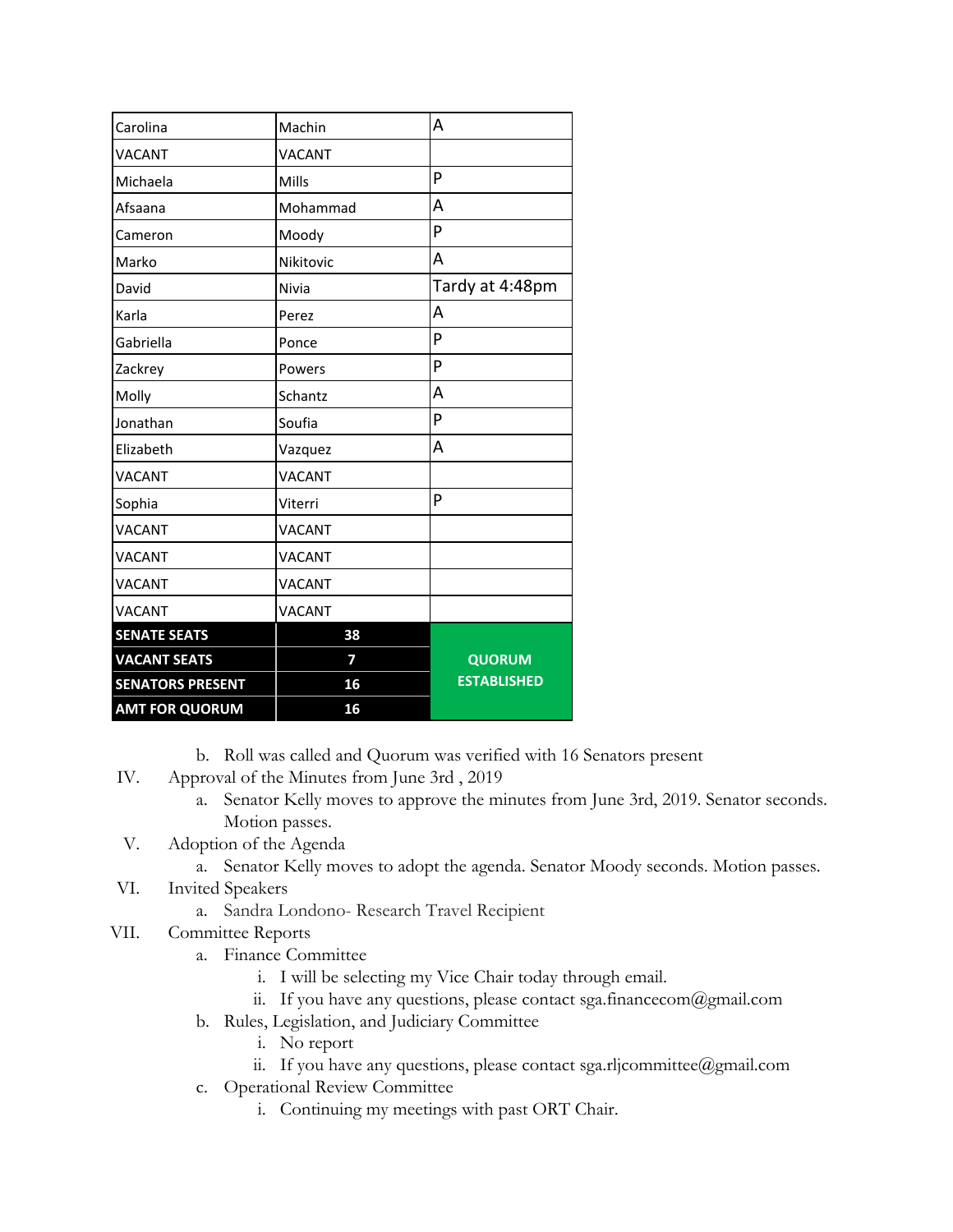- ii. We have a scheduled meeting for next week.
- iii. If you have any questions, please contact fiusga.orc@gmail.com
- d. Internal Affairs Committee
	- i. Me, Angel and Ana are drafting a bill to clarify the responsibilities for the Senators.
	- ii. If you have any questions, please contact sga.iacommittee@gmail.com
- e. Student Advocacy Committee
	- i. Met with Gwyneth Montoroso who is interested in expanding initiatives. She wanted to do an event for fall and I recommended the GC pit. She wants to do a collaboration with SGA in the sense that we would provide the food.
	- ii. If you have any questions, please contact sga.sacommittee@gmail.com
- f. Graduate and Professional Students Committee
	- i. GPSC met today
	- ii. Approved a new SOP that will allow for graduate pilot research funding.
	- iii. Increased the amount of funding for travel.
	- iv. If you have any questions, please contact GPSC@fiu.edu
- VIII. Executive Board Reports
	- a. Speaker of the Senate
		- i. If you have any questions, please email sgaspeaker@fiu.edu
	- b. Speaker Pro Tempore
		- i. Event attendance
		- ii. If you have any questions, please email sgaprotemp@fiu.edu
	- c. President Rosell
		- i. Vice President Ojeda is back from China.
		- ii. Excited about retreat this weekend.
		- iii. Discussed with Dr. Bejar about establishing Student Affairs presence within the Engineering Campus.
		- iv. Working together with the Alumni Association
		- v. Working on completing our Cabinet seats
		- vi. Discussions on Student Health Fees and how to maximize utilization.
		- vii. Will be starting up President's Roundtable soon.
		- viii. Board of Trustees meeting on Wednesday
		- ix. Hover through the Hallways tomorrow. Please sign up in the doddle.
		- x. If you have any questions, please email sgapres $@$ fiu.edu
	- d. Vice President Ojeda
		- i. If you have any questions, please email sgavp@fiu.edu
	- e. Comptroller
		- i. If you have any questions, please email sgacomp@fiu.edu
	- f. Chief Justice
		- i. If you have any questions, please email sgajud@fiu.edu
	- IX. Special Orders
		- a. There were none.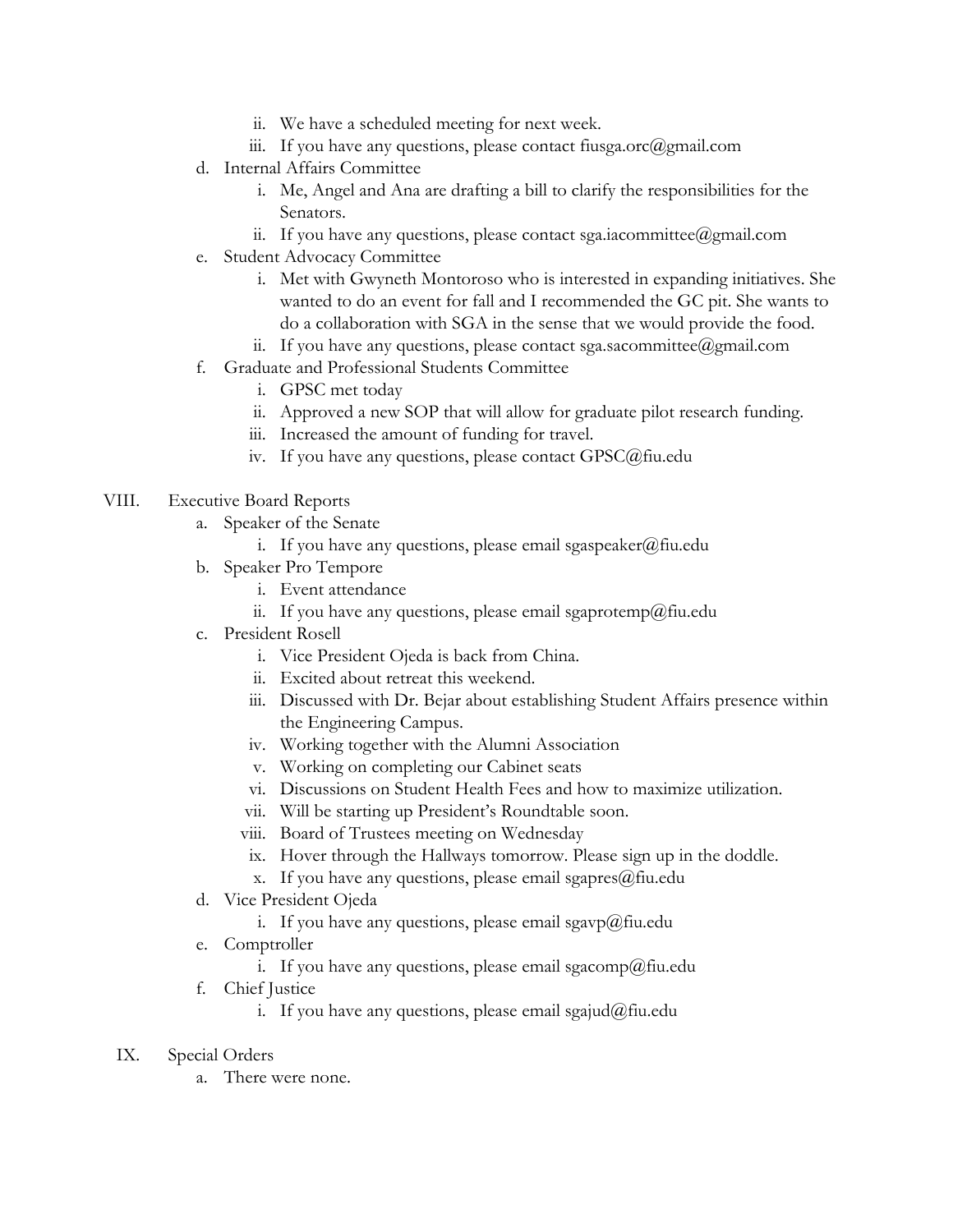- X. Vetoed Legislation
	- a. There were none.
- XI. Second Readings
	- a. There were none.
- XII. Unfinished Business
	- a. There were none.
- XIII. New Business
	- a. Senate Appointments
		- i. Graduate Senator

a.

- 1. Maryam Rafieifar Presentation
- 2. Question and Answer Period
	- a. Senator Arias moves to close question and answer period. Senator Brown seconds. Motion passes.
- 3. Senator Powers moves to go into voting procedure. Senator Brown seconds. Motion passes.

| <b>VOTE ON</b>    |                  |                   |      |               |  |
|-------------------|------------------|-------------------|------|---------------|--|
| <b>First Name</b> | <b>Last Name</b> | <b>Attendance</b> | Vote | <b>REASON</b> |  |
| <b>VACANT</b>     | <b>VACANT</b>    |                   |      |               |  |
| Angel             | Algarin          | P                 | Υ    |               |  |
| Elizabeth         | Alume            | A                 |      |               |  |
| Santiago          | Arias            | P                 | Y    |               |  |
| Alejandro         | Arzola           | A                 |      |               |  |
| Matthew           | <b>Beck</b>      | A                 |      |               |  |
| Galina            | Bogatova         | A                 |      |               |  |
| Cornelius         | Brown            | P                 | Υ    |               |  |
| Danny             | De Leon          | A                 |      |               |  |
| Mallory           | Fortuno          | P                 | Y    |               |  |
| Janelle           | Fraga            | P                 | Y    |               |  |
| Amy               | Gonzalez         | $\overline{P}$    | Y    |               |  |
| Ana               | Hevia            | A                 |      |               |  |
| Alexandra         | Ibbaria          | $\mathsf{P}$      | Υ    |               |  |
| Rose              | Ingraham         | A                 |      |               |  |
| <b>Briana</b>     | Jimenez          | $\mathsf{P}$      | Υ    |               |  |
| Charles           | Kelly            | $\mathsf{P}$      | Υ    |               |  |
| Van               | Le               | A                 |      |               |  |
| Leslie            | Llambias         | A                 |      |               |  |
| Carolina          | Machin           | A                 |      |               |  |
| <b>VACANT</b>     | <b>VACANT</b>    |                   |      |               |  |
| Michaela          | Mills            | P                 | Y    |               |  |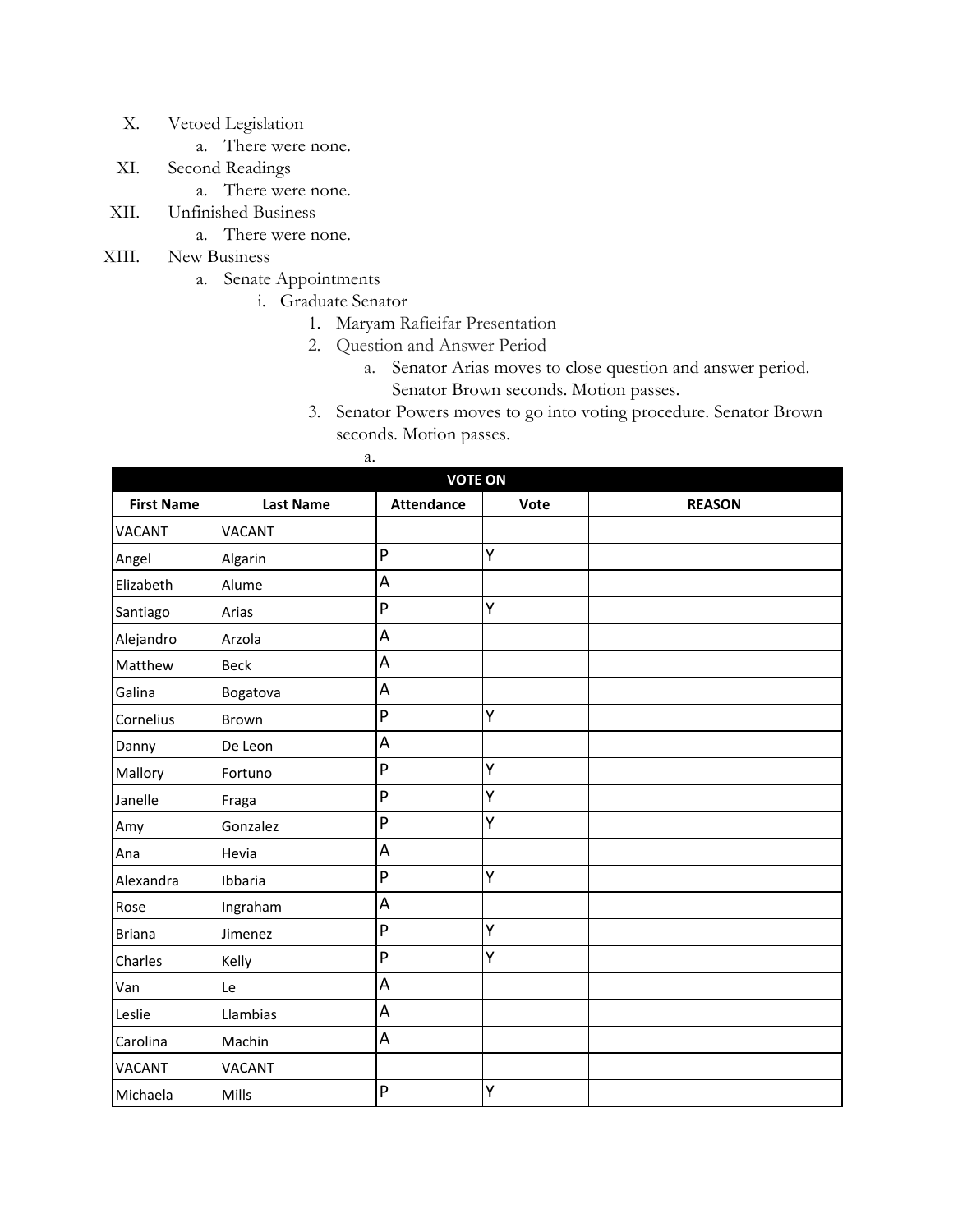| Afsaana                   | Mohammad      | $\sf A$        |             |             |
|---------------------------|---------------|----------------|-------------|-------------|
| Cameron                   | Moody         | P              | Y           |             |
| Marko                     | Nikitovic     | $\sf A$        |             |             |
| David                     | Nivia         | P              | Υ           |             |
| Karla                     | Perez         | $\sf A$        |             |             |
| Gabriella                 | Ponce         | $\mathsf{P}$   | Y           |             |
| Zackrey                   | Powers        | P              | Υ           |             |
| Molly                     | Schantz       | $\sf A$        |             |             |
| Jonathan                  | Soufia        | $\mathsf{P}$   | Y           |             |
| Elizabeth                 | Vazquez       | A              |             |             |
| VACANT                    | VACANT        |                |             |             |
| Sophia                    | Viterri       | $\mathsf{P}$   | Υ           |             |
| VACANT                    | VACANT        |                |             |             |
| VACANT                    | VACANT        |                |             |             |
| VACANT                    | VACANT        |                |             |             |
| <b>VACANT</b>             | <b>VACANT</b> |                |             |             |
|                           |               | YAY            | 16          |             |
| <b>QUORUM ESTABLISHED</b> |               | <b>NAY</b>     | 0           | <b>PASS</b> |
|                           |               | <b>ABSTAIN</b> | $\mathbf 0$ |             |

## **b. Confirmed with 16-0-0**

b. Presidential appointments

- i. Secretary of Academic Affairs
	- 1. Luisana Zamprano Presentation
	- 2. Question and Answer Period
	- 3. Senator Arias moves to go into voting procedure. Senator Brown seconds. Motion passes.

|                   | a.               |                   |      |               |  |  |
|-------------------|------------------|-------------------|------|---------------|--|--|
|                   | <b>VOTE ON</b>   |                   |      |               |  |  |
| <b>First Name</b> | <b>Last Name</b> | <b>Attendance</b> | Vote | <b>REASON</b> |  |  |
| <b>VACANT</b>     | <b>VACANT</b>    |                   |      |               |  |  |
| Angel             | Algarin          | P                 | Υ    |               |  |  |
| Elizabeth         | Alume            | A                 |      |               |  |  |
| Santiago          | Arias            | P                 | Y    |               |  |  |
| Alejandro         | Arzola           | A                 |      |               |  |  |
| Matthew           | Beck             | A                 |      |               |  |  |
| Galina            | Bogatova         | A                 |      |               |  |  |
| Cornelius         | Brown            | P                 | Υ    |               |  |  |
| Danny             | De Leon          | A                 |      |               |  |  |
| Mallory           | Fortuno          | P                 | Υ    |               |  |  |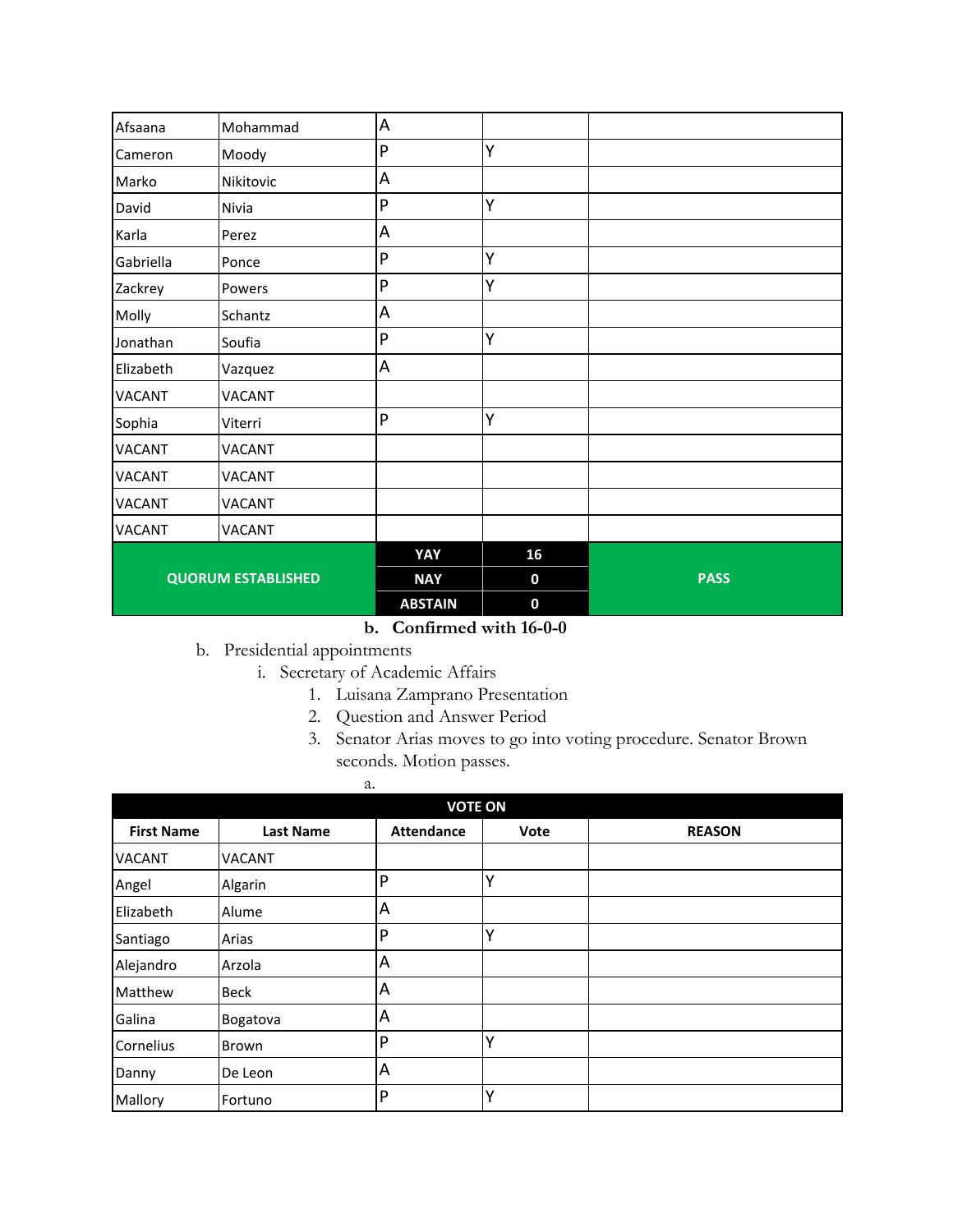| Janelle                   | Fraga         | $\mathsf{P}$            | Υ           |             |
|---------------------------|---------------|-------------------------|-------------|-------------|
| Amy                       | Gonzalez      | $\mathsf{P}$            | Y           |             |
| Ana                       | Hevia         | A                       |             |             |
| Alexandra                 | Ibbaria       | ${\sf P}$               | Υ           |             |
| Rose                      | Ingraham      | A                       |             |             |
| <b>Briana</b>             | Jimenez       | $\mathsf{P}$            | Y           |             |
| Charles                   | Kelly         | $\mathsf{P}$            | Y           |             |
| Van                       | Le            | $\sf A$                 |             |             |
| Leslie                    | Llambias      | A                       |             |             |
| Carolina                  | Machin        | $\sf A$                 |             |             |
| <b>VACANT</b>             | <b>VACANT</b> |                         |             |             |
| Michaela                  | Mills         | $\sf P$                 | Υ           |             |
| Afsaana                   | Mohammad      | A                       |             |             |
| Cameron                   | Moody         | $\mathsf{P}$            | Y           |             |
| Marko                     | Nikitovic     | $\overline{\mathsf{A}}$ |             |             |
| David                     | Nivia         | $\mathsf{P}$            | Y           |             |
| Karla                     | Perez         | A                       |             |             |
| Gabriella                 | Ponce         | $\mathsf{P}$            | Υ           |             |
| Zackrey                   | Powers        | $\mathsf{P}$            | Υ           |             |
| Molly                     | Schantz       | A                       |             |             |
| Jonathan                  | Soufia        | ${\sf P}$               | Υ           |             |
| Elizabeth                 | Vazquez       | A                       |             |             |
| <b>VACANT</b>             | <b>VACANT</b> |                         |             |             |
| Sophia                    | Viterri       | $\mathsf{P}$            | Y           |             |
| Maryam                    | Rafieifar     | ${\sf P}$               | Υ           |             |
| <b>VACANT</b>             | <b>VACANT</b> |                         |             |             |
| <b>VACANT</b>             | <b>VACANT</b> |                         |             |             |
| <b>VACANT</b>             | <b>VACANT</b> |                         |             |             |
|                           |               | YAY                     | 17          |             |
| <b>QUORUM ESTABLISHED</b> |               | <b>NAY</b>              | $\pmb{0}$   | <b>PASS</b> |
|                           |               | <b>ABSTAIN</b>          | $\mathbf 0$ |             |

- **b. Confirmed with 17-0-0**
- ii. Secretary of Health and Wellbeing
	- 1. Samanatha Suarez-Burgos Presentation
		- 2. Question and Answer Period
			- a. Senator Powers moves to close question and answer period. Senator Brown seconds. Motion passes.
		- 3. Senator Powers moves to go into voting procedure. Senator Brown seconds. Motion passes.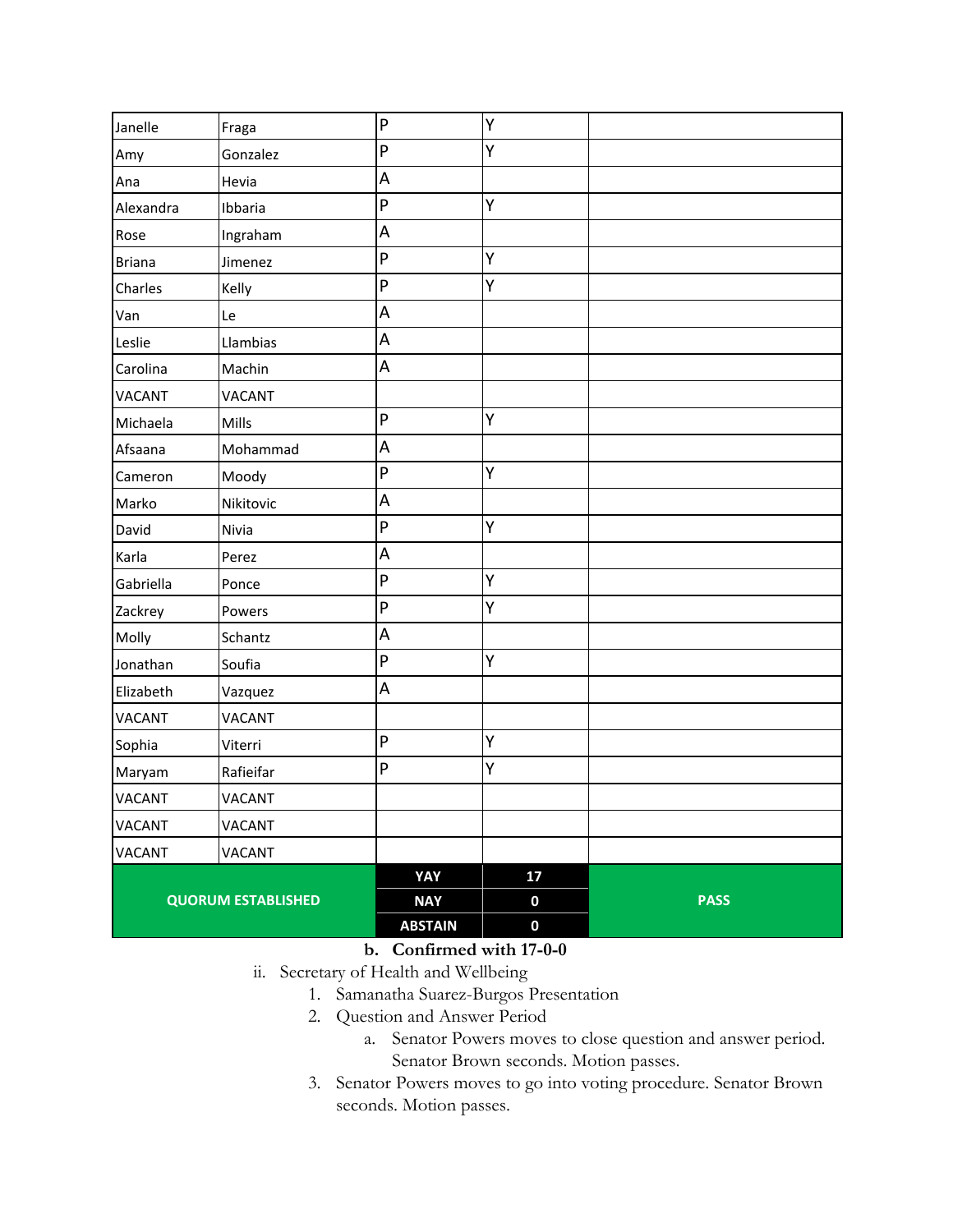| a.<br><b>VOTE ON</b> |                  |                           |      |               |
|----------------------|------------------|---------------------------|------|---------------|
| <b>First Name</b>    | <b>Last Name</b> | <b>Attendance</b>         | Vote | <b>REASON</b> |
| <b>VACANT</b>        | <b>VACANT</b>    |                           |      |               |
| Angel                | Algarin          | $\mathsf{P}$              | Υ    |               |
| Elizabeth            | Alume            | A                         |      |               |
| Santiago             | Arias            | P                         | Υ    |               |
| Alejandro            | Arzola           | A                         |      |               |
| Matthew              | <b>Beck</b>      | A                         |      |               |
| Galina               | Bogatova         | A                         |      |               |
| Cornelius            | Brown            | P                         | Υ    |               |
| Danny                | De Leon          | A                         |      |               |
| Mallory              | Fortuno          | P                         | Υ    |               |
| Janelle              | Fraga            | P                         | Υ    |               |
| Amy                  | Gonzalez         | P                         | Υ    |               |
| Ana                  | Hevia            | A                         |      |               |
| Alexandra            | Ibbaria          | $\mathsf{P}$              | Υ    |               |
| Rose                 | Ingraham         | A                         |      |               |
| <b>Briana</b>        | Jimenez          | P                         | Υ    |               |
| Charles              | Kelly            | P                         | Υ    |               |
| Van                  | Le               | A                         |      |               |
| Leslie               | Llambias         | A                         |      |               |
| Carolina             | Machin           | A                         |      |               |
| <b>VACANT</b>        | <b>VACANT</b>    |                           |      |               |
| Michaela             | Mills            | ${\sf P}$                 | Y    |               |
| Afsaana              | Mohammad         | A                         |      |               |
| Cameron              | Moody            | P                         | Y    |               |
| Marko                | Nikitovic        | A                         |      |               |
| David                | Nivia            | $\boldsymbol{\mathsf{P}}$ | Υ    |               |
| Karla                | Perez            | A                         |      |               |
| Gabriella            | Ponce            | P                         | Y    |               |
| Zackrey              | Powers           | P                         | Y    |               |
| Molly                | Schantz          | A                         |      |               |
| Jonathan             | Soufia           | P                         | Y    |               |
| Elizabeth            | Vazquez          | A                         |      |               |
| VACANT               | VACANT           |                           |      |               |
| Sophia               | Viterri          | P                         | Υ    |               |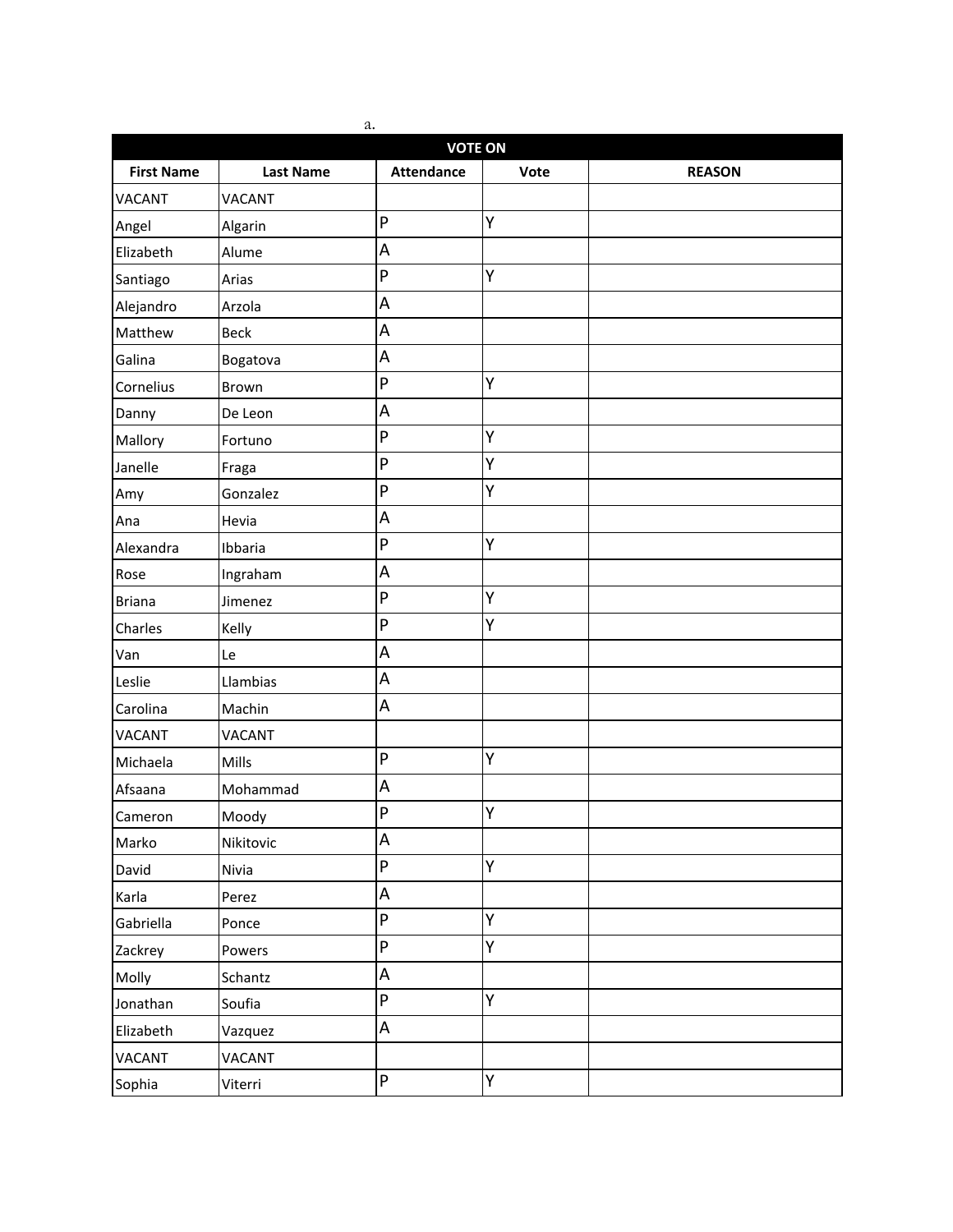| Maryam                    | Rafieifar     |                |             |             |
|---------------------------|---------------|----------------|-------------|-------------|
| <b>VACANT</b>             | <b>VACANT</b> |                |             |             |
| <b>VACANT</b>             | <b>VACANT</b> |                |             |             |
| <b>VACANT</b>             | <b>VACANT</b> |                |             |             |
|                           |               | YAY            | 17          |             |
| <b>QUORUM ESTABLISHED</b> |               | <b>NAY</b>     | $\mathbf 0$ | <b>PASS</b> |
|                           |               | <b>ABSTAIN</b> | $\mathbf 0$ |             |

#### **b. Confirmed with 17-0-0**

iii. Deputy Chief of staff

a.

- 1. Jennifer Soler Presentation
- 2. Question and Answer Period
	- a. Senator Kelly moves to close question and answer period. Senator Arias seconds. Motion passes.
- 3. Senator Kelly moves to go into voting procedure. Senator Brown seconds. Motion passes.

| <b>VOTE ON</b>    |                  |                           |      |               |  |
|-------------------|------------------|---------------------------|------|---------------|--|
| <b>First Name</b> | <b>Last Name</b> | <b>Attendance</b>         | Vote | <b>REASON</b> |  |
| <b>VACANT</b>     | <b>VACANT</b>    |                           |      |               |  |
| Angel             | Algarin          | P                         | Υ    |               |  |
| Elizabeth         | Alume            | $\boldsymbol{\mathsf{A}}$ |      |               |  |
| Santiago          | Arias            | P                         | Υ    |               |  |
| Alejandro         | Arzola           | $\overline{A}$            |      |               |  |
| Matthew           | <b>Beck</b>      | $\sf A$                   |      |               |  |
| Galina            | Bogatova         | $\sf A$                   |      |               |  |
| Cornelius         | <b>Brown</b>     | P                         | Υ    |               |  |
| Danny             | De Leon          | $\sf A$                   |      |               |  |
| Mallory           | Fortuno          | P                         | Υ    |               |  |
| Janelle           | Fraga            | P                         | Υ    |               |  |
| Amy               | Gonzalez         | ${\sf P}$                 | Υ    |               |  |
| Ana               | Hevia            | $\overline{A}$            |      |               |  |
| Alexandra         | Ibbaria          | P                         | Υ    |               |  |
| Rose              | Ingraham         | $\boldsymbol{\mathsf{A}}$ |      |               |  |
| <b>Briana</b>     | Jimenez          | P                         | Υ    |               |  |
| Charles           | Kelly            | $\mathsf{P}$              | Y    |               |  |
| Van               | Le               | $\sf A$                   |      |               |  |
| Leslie            | Llambias         | $\sf A$                   |      |               |  |
| Carolina          | Machin           | A                         |      |               |  |
| <b>VACANT</b>     | <b>VACANT</b>    |                           |      |               |  |